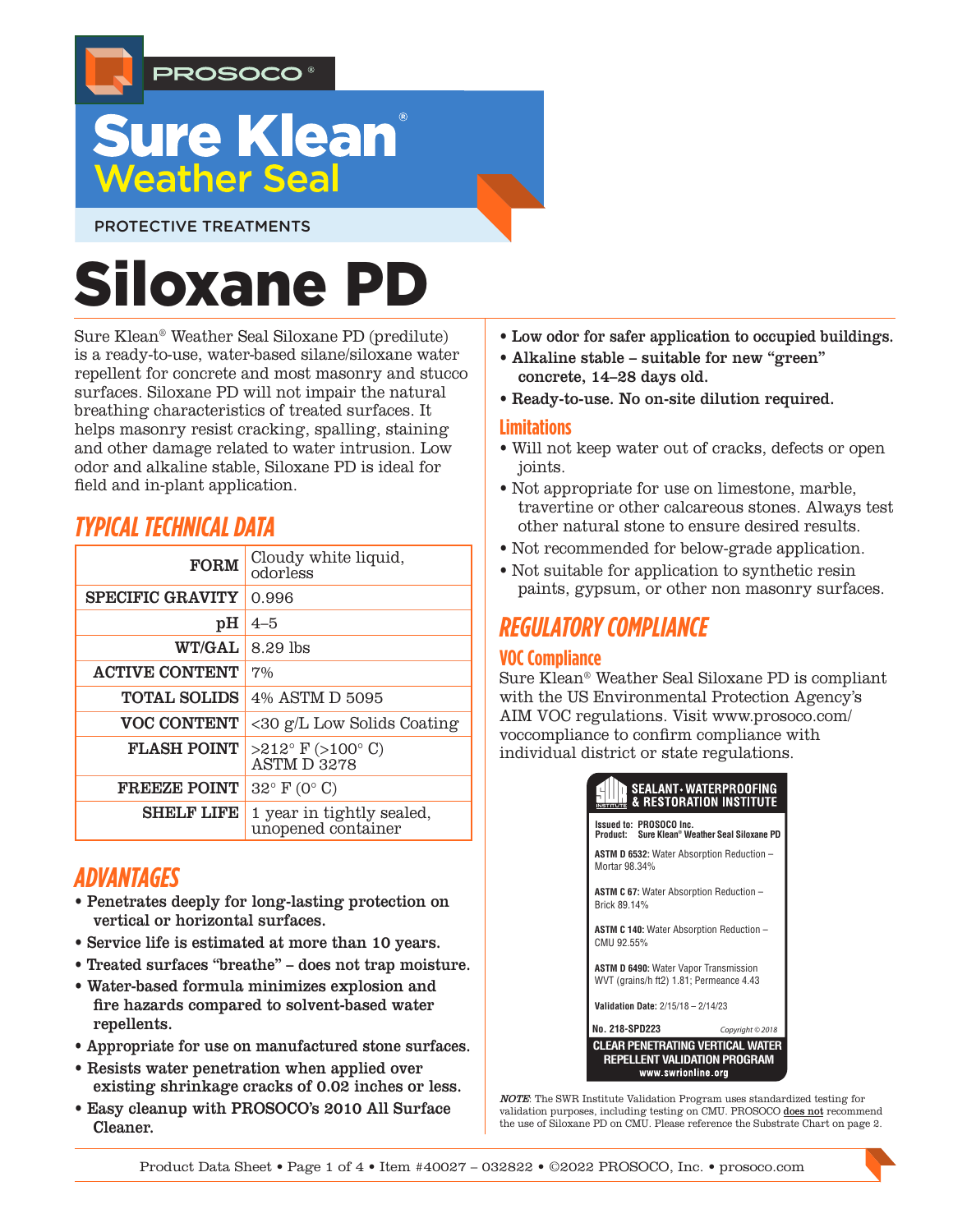# **Product Data Sheet Weather Seal Siloxane PD**

# *SAFETY INFORMATION*

Always read full label and SDS for precautionary instructions before use. Use appropriate safety equipment and job site controls during application and handling.

#### 24-Hour Emergency Information: INFOTRAC at 800-535-5053

# *PREPARATION*

Protect people, vehicles, property, plants, windows and all non masonry surfaces from product, splash, residue, fumes and wind drift. Protect and/or divert foot and auto traffic.

Thoroughly clean the surface using the appropriate PROSOCO product. Clean newly constructed and repointed surfaces before application. Sealing and caulking compounds should be in place and cured.

Though Siloxane PD may be applied to slightly damp surfaces, best performance is achieved on clean, visibly dry and absorbent surfaces. Excessive moisture inhibits penetration, reducing the service life and performance of the treatment.

The top of walls need to be capped and made watertight prior to application.

# **Window Glass Protection**

Protect window glass before use. Sure Klean® Strippable Masking is effective protection for use with this product. If protecting windows is impractical, follow these steps:

- 1. Clean window glass thoroughly before application to nearby concrete or masonry.
- 2. Don't use in wind or when air or surface temperatures are hotter than 95°F (35°C).
- 3. Try to keep Siloxane PD off the glass.
- 4. After treated surfaces have been protected from water for 6 hours, if product is on window glass, clean as soon as possible with soap and warm water. Alternatively use PROSOCO's 2010 All Surface Cleaner to remove dried residues within 3–5 days.

# **Surface and Air Temperatures**

Best surface and air temperatures are 40–95°F (4–35°C) during use and for 8 hours after. If freezing conditions exist before application, let masonry thaw. The water carrier may freeze at low temperatures or evaporate in high temperatures. Both conditions impair penetration and results. Cleanup is more difficult from surfaces hotter than 95°F (35°C).

#### **Equipment**

Recommended application is by high volume, low-pressure (<50 psi) spray. Fan spray tips are recommended to avoid atomization. Do not atomize/ vaporize the material.

For small scale application, or when spray application is not appropriate, product may be applied using brush or roller. Contact Customer Care or your local PROSOCO representative for more information.

#### **Storage and Handling**

Store in a cool, dry place. Always seal container after dispensing. Do not alter or mix with other chemicals. Published shelf life assumes upright storage of factory-sealed containers in a dry place. Maintain temperature of 45–100°F (7–38°C). Do not double stack pallets. Dispose of unused product and container in accordance with local, state and federal regulations.

Recommended for these substrates. Always test.

| Coverage is in sq.ft./m. per gallon. |                                                                                |                                 |                                     |  |
|--------------------------------------|--------------------------------------------------------------------------------|---------------------------------|-------------------------------------|--|
| Substrate                            | Type                                                                           | Use?                            | Coverage                            |  |
| Architectural<br>Concrete<br>Block*  | Burnished<br>Smooth                                                            | no<br>no                        |                                     |  |
|                                      | Split-faced<br>Ribbed                                                          | no<br>no                        | N/A                                 |  |
| Concrete                             | Brick*<br>Tile<br>Precast Panels <sup>*</sup><br>Pavers<br>$Cast-in-place$     | yes<br>yes<br>yes<br>yes<br>yes | 150-200 sq.ft.<br>$14 - 19$ sq.m.   |  |
| <b>Fired Clay</b>                    | <b>Brick</b><br>Tile<br>Terra Cotta (unglazed)<br>Pavers                       | yes<br>yes<br>yes<br>yes        | 50–175 sq.ft.<br>$5 - 16$ sq.m.     |  |
| Marble,<br>Travertine.<br>Limestone  | Polished                                                                       | no                              | N/A                                 |  |
|                                      | Unpolished                                                                     | no                              | N/A                                 |  |
| Granite                              | Polished                                                                       | no                              | N/A                                 |  |
|                                      | Unpolished <sup>+</sup>                                                        | no                              | N/A                                 |  |
| Sandstone                            | Unpolished                                                                     | yes                             | $75 - 125$ sq.ft.<br>$7 - 12$ sq.m. |  |
| Slate                                | Unpolished <sup>+</sup>                                                        | no                              | N/A                                 |  |
|                                      | *Weather Seal Blok-Guard® & Graffiti Control is a more<br>appropriate product. |                                 |                                     |  |

See specific application instructions for dense surfaces. PROSOCO® SL100 may be a more appropriate product. Always test to ensure desired results.

Coverage estimates depend on surface texture and porosity.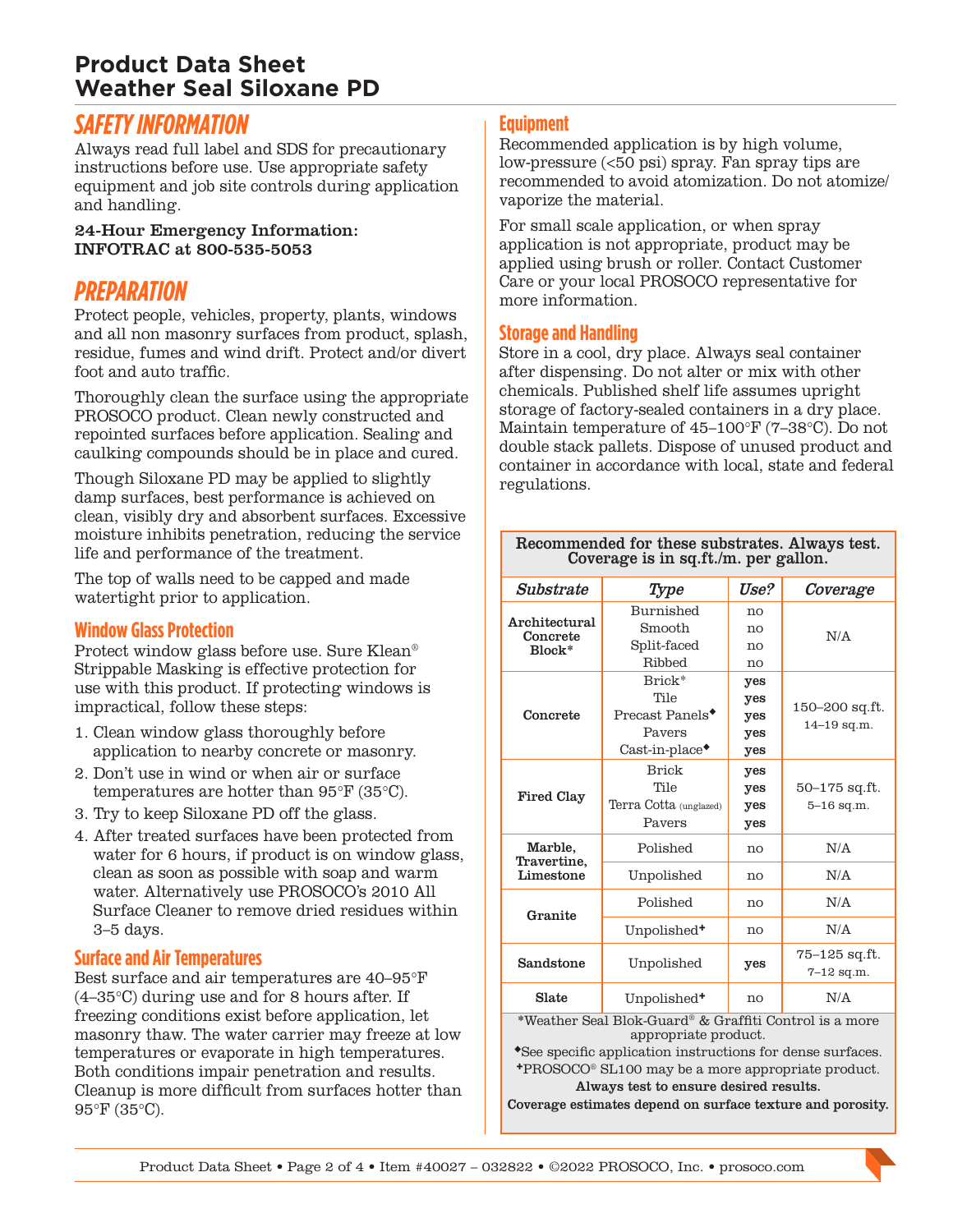# **Product Data Sheet Weather Seal Siloxane PD**

# *APPLICATION*

Read "Preparation" and the Safety Data Sheet before use.

ALWAYS TEST a small area of each surface to confirm suitability, coverage rates and desired results before starting overall application. Include in the test area any previous repairs and patches, including aesthetic cementitious finishes. Different surface compositions may result in absorption and/or appearance differences. Test with the same equipment, recommended surface preparation and application procedures planned for general application.

#### **Dilution & Mixing**

Apply as packaged. Do not dilute or alter.

#### **Vertical Application Instructions**

For best results, apply "wet-on-wet" to a visibly dry and absorbent surface.

Sprayer: Saturate from the bottom up, creating a 4–8 inch (15–20 cm) rundown below the spray contact point. Let the first application penetrate for 5–10 minutes. Re-saturate. Less will be needed for the second application.

#### Brush or Roller

Recommended for small scale application or when spray application is not appropriate. Contact PROSOCO for more information. Saturate uniformly. Let penetrate for 5–10 minutes. Brush out heavy runs and drips that don't penetrate.

#### **Horizontal Application Instructions**

Saturate in a single application. Use enough to keep the surface wet for 2–3 minutes before penetration. Broom out puddles until they soak in.

#### **Dense Surface Application Instructions**

Apply a single coat. Use enough to completely wet the surface without creating drips, puddles or rundown. Do not over apply. Test for application rate.

#### **Drying Time**

Treated surfaces dry to touch in 1 hour. Protect surfaces from rainfall for 6 hours following treatment. Protect from foot and vehicle traffic until visibly dry. Siloxane PD gains its water-repellency properties in 72 hours.

#### **Cleanup**

Clean tools, equipment, and over spray with soap and warm water.

#### **Paint Adhesion**

Always test to make sure paint sticks to treated surfaces. Improve adhesion before painting by pressure water-rinsing the treated surface, then letting it dry.

Some cementitious coatings, plaster, stucco, etc. may not adhere well to treated surfaces. Install them first and let them thoroughly cure before application. Always test to verify compatibility between Siloxane PD and other proposed surface treatments.

# *BEST PRACTICES*

Siloxane PD will not keep water out of cracks, defects or open joints. Not appropriate for use on limestone, marble, travertine or other calcareous stones. Always test other natural stone to ensure desired results.

Not suitable for application to synthetic resin paints, gypsum, or other non masonry surfaces.

Though Siloxane PD may be applied to slightly damp surfaces, best performance is achieved on clean, visibly dry and absorbent surfaces. Excessive moisture inhibits penetration, reducing the service life and performance of the treatment.

The top of walls need to be capped and made watertight prior to application.

Protect window glass before use. Sure Klean® Strippable Masking is effective protection for use with this product.

Recommended application is by high volume, low-pressure  $( $\overline{50}$  psi) spray. *Fan* spray tips$ are recommended to avoid atomization. Do not atomize/vaporize the material.

For small scale application, or when spray application is not appropriate, product may be applied using brush or roller. Contact Customer Care or your local PROSOCO representative for more information.

For best results, apply "wet-on-wet" to a visibly dry and absorbent surface.

Protect surfaces from rainfall for 6 hours following treatment. Protect from foot and vehicle traffic until visibly dry.

Never go it alone. If you have problems or questions, contact your local PROSOCO distributor or field representative. Or call PROSOCO technical Customer Care at 800-255- 4255.